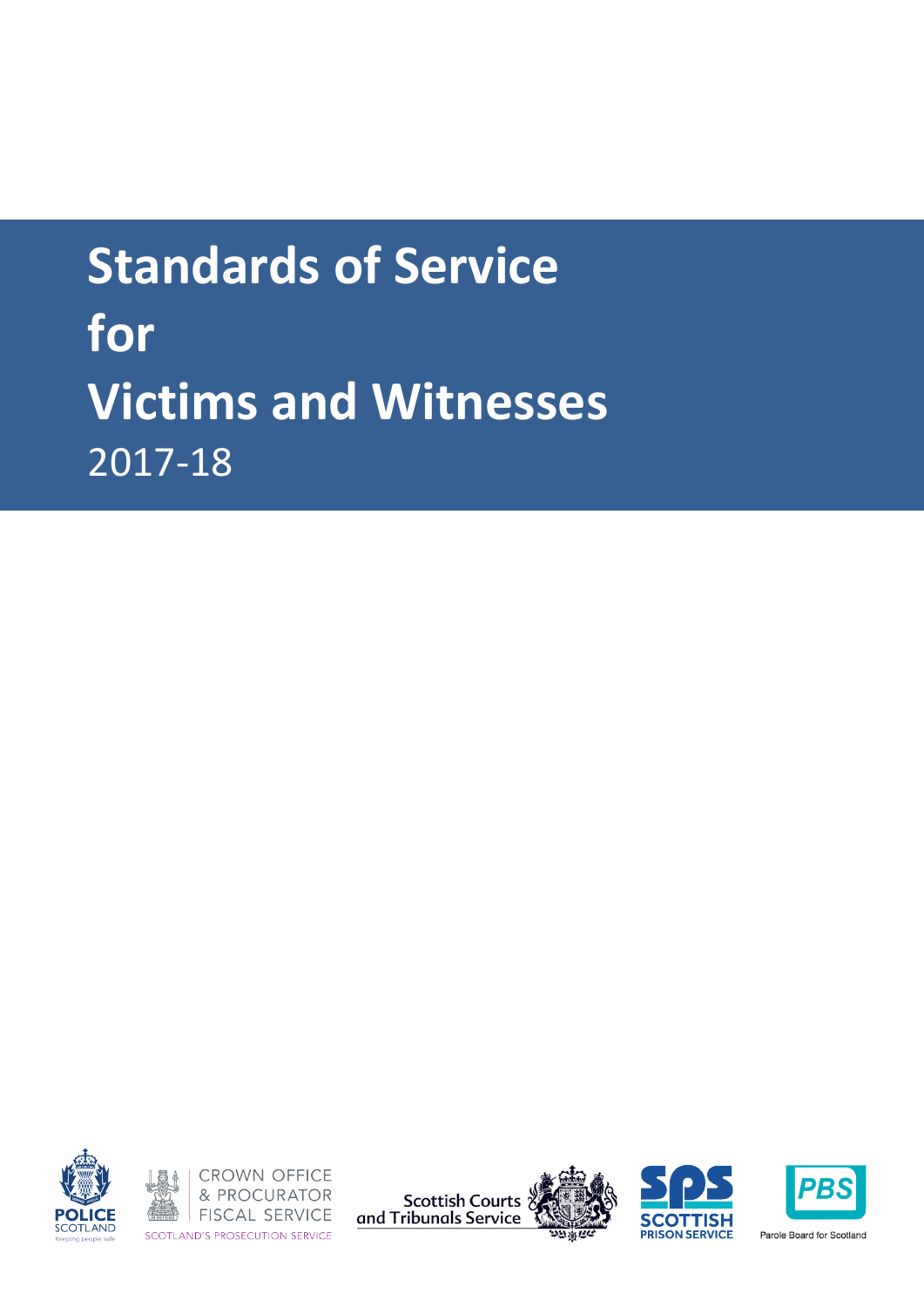# **Preface**

This document has been prepared by Police Scotland, the Crown Office and Procurator Fiscal Service, the Scottish Courts and Tribunals Service, the Scottish Prison Service and the Parole Board for Scotland working in partnership.

Section 2 of the Victims and Witnesses (Scotland) Act 2014 requires Police Scotland, the Crown Office and Procurator Fiscal Service, the Scottish Courts and Tribunals Service, the Scottish Prison Service and the Parole Board for Scotland to set and publish standards of service for victims and witnesses. These standards are set out in this document.

All of our standards will be monitored, reviewed and reported on annually.

The standards of service for the previous year and each agency's report against those standards are published, and can be viewed on any of the agency websites (for website addresses please see the section on *How to Complain* below).

| <b>Contents</b>                                                                |      |  |
|--------------------------------------------------------------------------------|------|--|
|                                                                                | Page |  |
| Introduction                                                                   | 3    |  |
| <b>Victims Map</b>                                                             | 5    |  |
| <b>Common Standards</b>                                                        | 7    |  |
| Standards of Service – Police Scotland                                         | 7    |  |
| Standards of Service – Crown Office and Procurator Fiscal Service              | 8    |  |
| Standards of Service – the Scottish Courts and Tribunals Service               | 8    |  |
| Standards of Service - Scottish Prison Service                                 | 9    |  |
| Standards of Service – Parole Board for Scotland                               | 10   |  |
| What to do if you are not happy with our standard of service – How to complain | 11   |  |
| Taking the matter further – the Scottish Public Services Ombudsman<br>12       |      |  |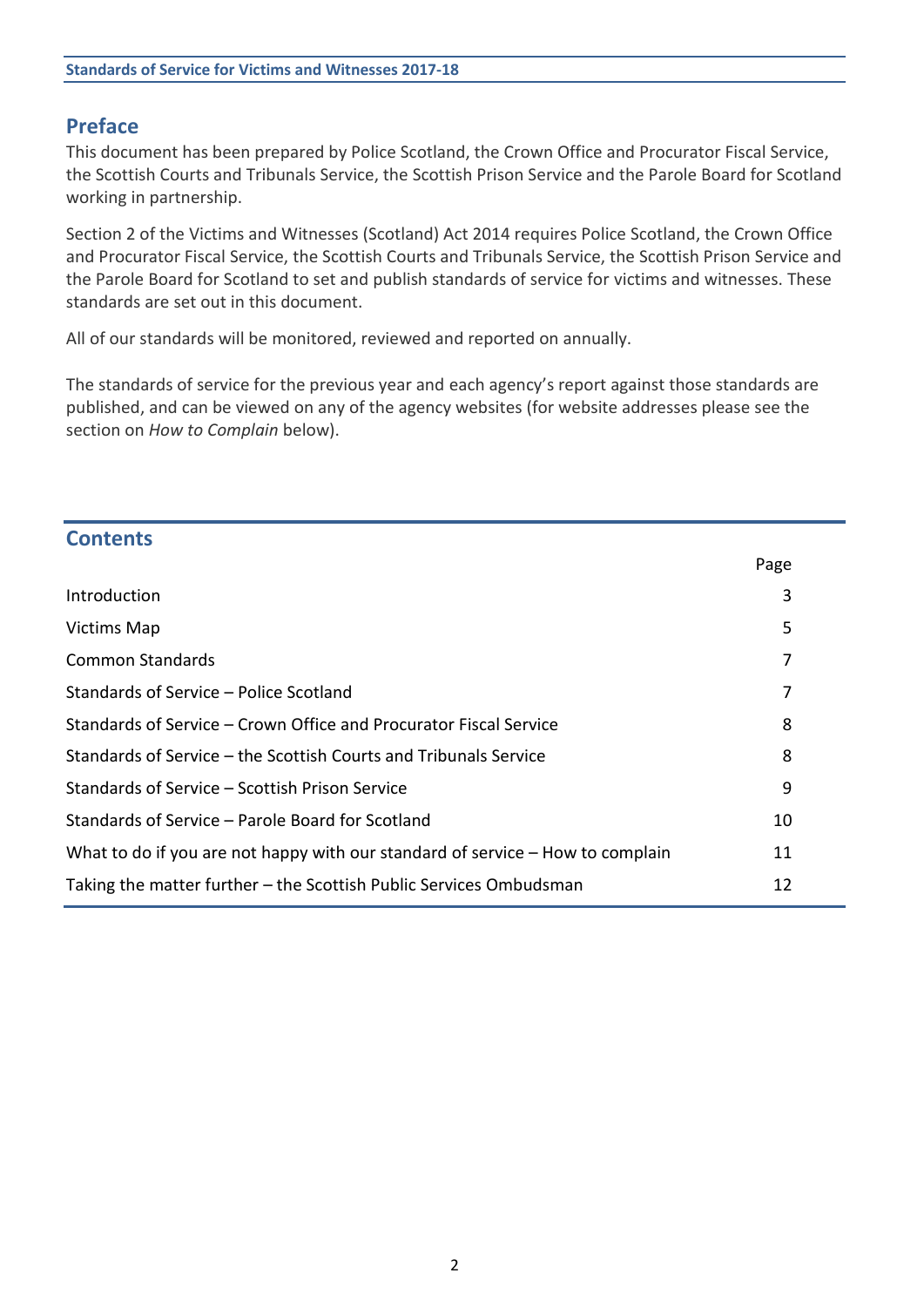# **Introduction**

There can be no justice without victims and witnesses who stand up to crime, report crime to the police and who give evidence in court when necessary. It is essential that agencies in the Scottish criminal justice system support and protect those who are victims and witnesses, to make sure that you have access to the information you need, that you are treated fairly, and that you are supported in making your voice heard. You are at the heart of our justice system.

A Council Directive (2012/29/EU) passed by the European Union establishes minimum standards on the rights, support and protection of victims of crime.

The overall objective of the Directive is to help ensure that all victims of crime, regardless of where they live in the EU:

- receive appropriate protection and support
- can participate in criminal proceedings; and
- are recognised and treated in a respectful, sensitive and professional manner.

The Victims and Witnesses (Scotland) Act 2014 in conjunction with The Victims' Rights (Scotland) Regulations 2015 are now considered as having enshrined the requirements of the EU Directive into Scottish law. The Regulations **(**[here\)](http://www.legislation.gov.uk/ssi/2015/444/contents/made) are designed to provide further support and to clarify the rights of victims engaged in the justice system.

Scottish Government have also published a Victims' Code for Scotland ([here](https://www.mygov.scot/victim-witness-rights/)) which sets out victims' rights clearly, simply and in one place.

If you have been the victim of, or witnessed a crime, you are likely to have contact with a number of different organisations and people who work in the Scottish criminal justice system. Some of these organisations and people will provide a service directly to you, such as the provision of information or support, and others will have contact with you because of your involvement in a court case.

This document explains what you can expect to happen at each stage of the criminal justice process, the standards of service you can expect, and who you can contact for help or advice.

*The Standards of Service are based on the main principles set out in Section 1 of the 2014 Act. These are:*

- That a victim or witness should be able to obtain information about what is happening in the investigation or proceedings;
- That the safety of a victim or witness should be ensured during and after the investigation and proceedings;
- That a victim or witness should have access to appropriate support during and after the investigation and proceedings; and
- That, in so far as it would be appropriate to do so, a victim or witness should be able to participate effectively in the investigation and proceedings.

## *In relation to obtaining information you can also expect that:*

• You should have access to relevant information at an early stage and at appropriate points in the process. This should include information on procedures, your role in them (if any), reports on progress (giving an explanation of any delays) and outcomes of criminal proceedings, and where, if possible, you can get further information and assistance;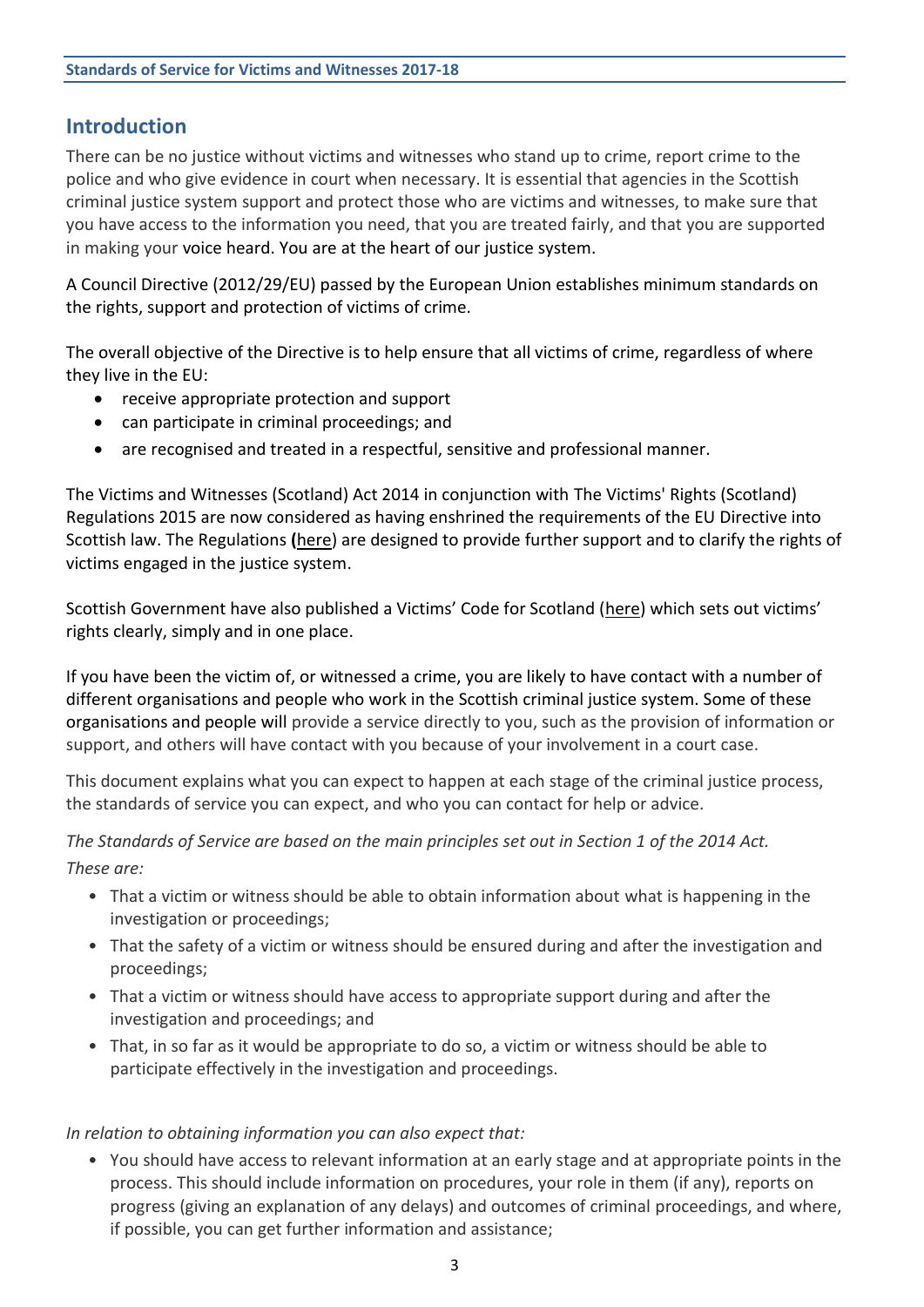- You should be able to understand the information that is given to you. The language should be easy to understand and the information should be available in alternative languages or formats if required; and
- You should be told who to contact if you want to discuss the information that has been provided and anything you do not understand will be explained to you.

Your personal information will be protected at all times. Where it is necessary to share that information with other agencies, this will be done lawfully and in a safe and secure manner.

## **What happens at each stage of the criminal justice process?**

Police Scotland, the Crown Office and Procurator Fiscal Service, the Scottish Courts and Tribunals Service, the Scottish Prison Service and the Parole Board for Scotland each play a part in the overall justice process.

The following flowchart sets out what you can expect from each organisation at each stage of the process if you are a victim of crime.

We welcome any comments you may have in relation to the map and in particular if you found it helpful. You may do this by using any of the agency contact details on the final page of the document.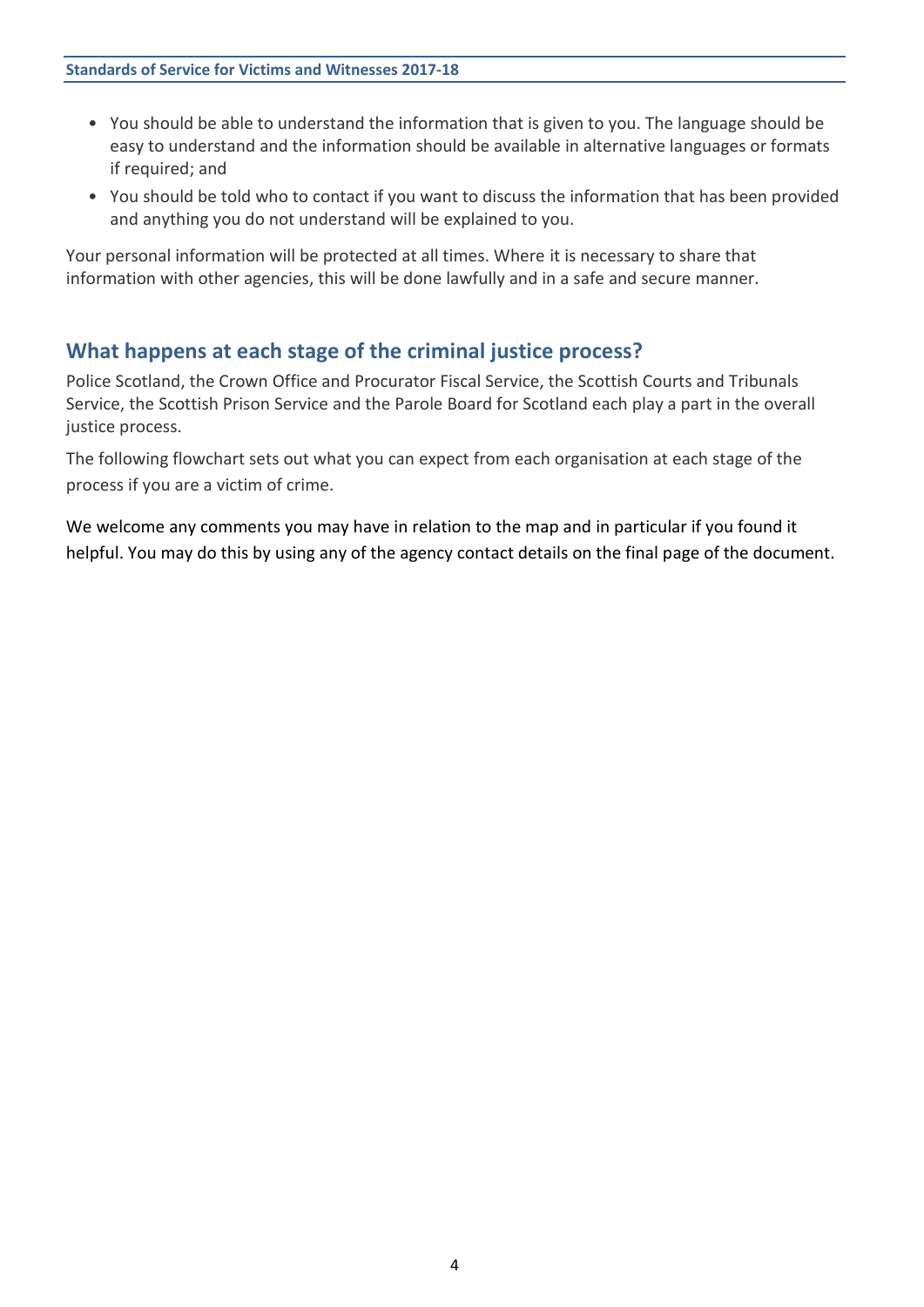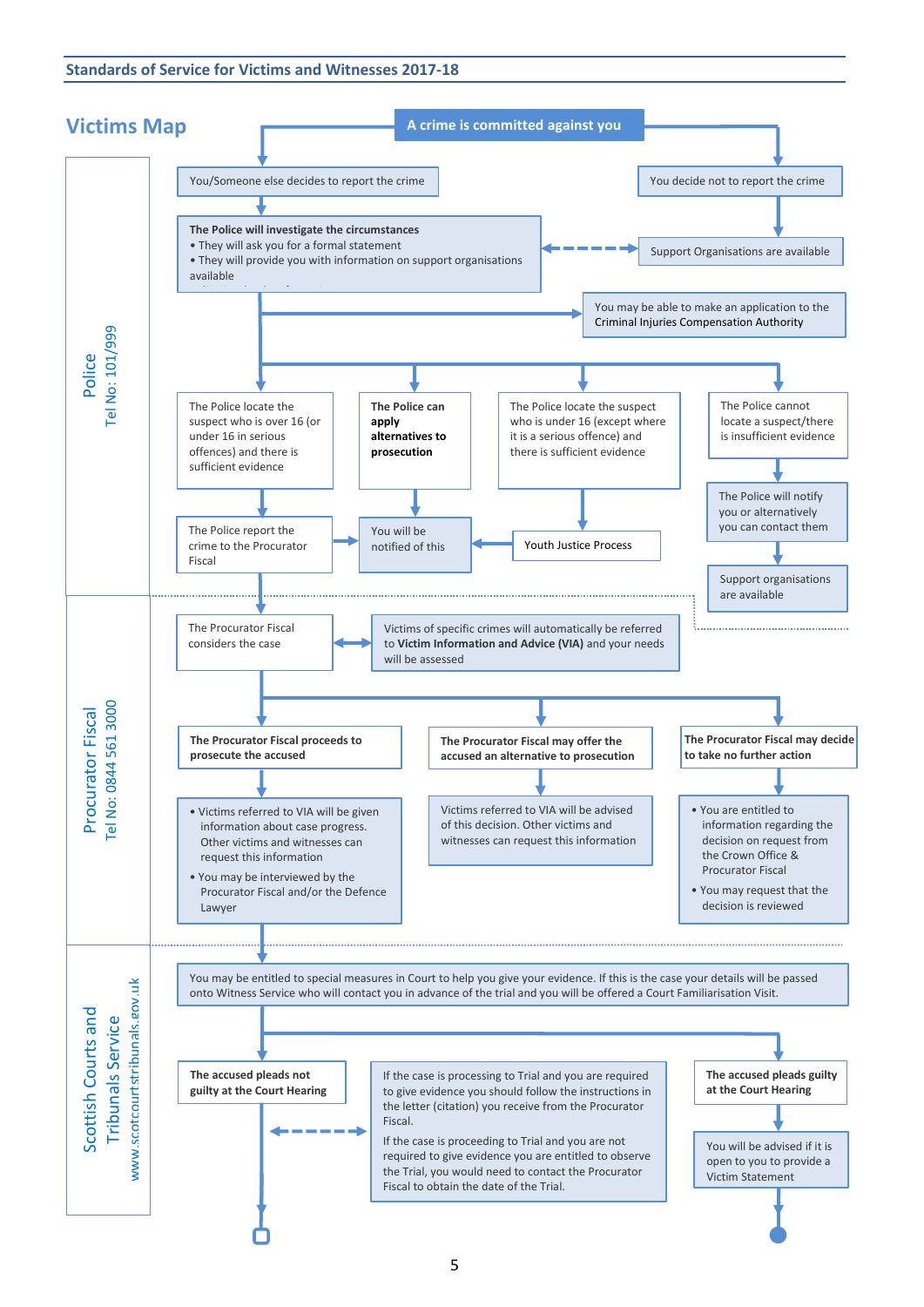

You can find further support, advice and guidance for victims and witnesses here: <http://www.mygov.scot/victim-witness-support>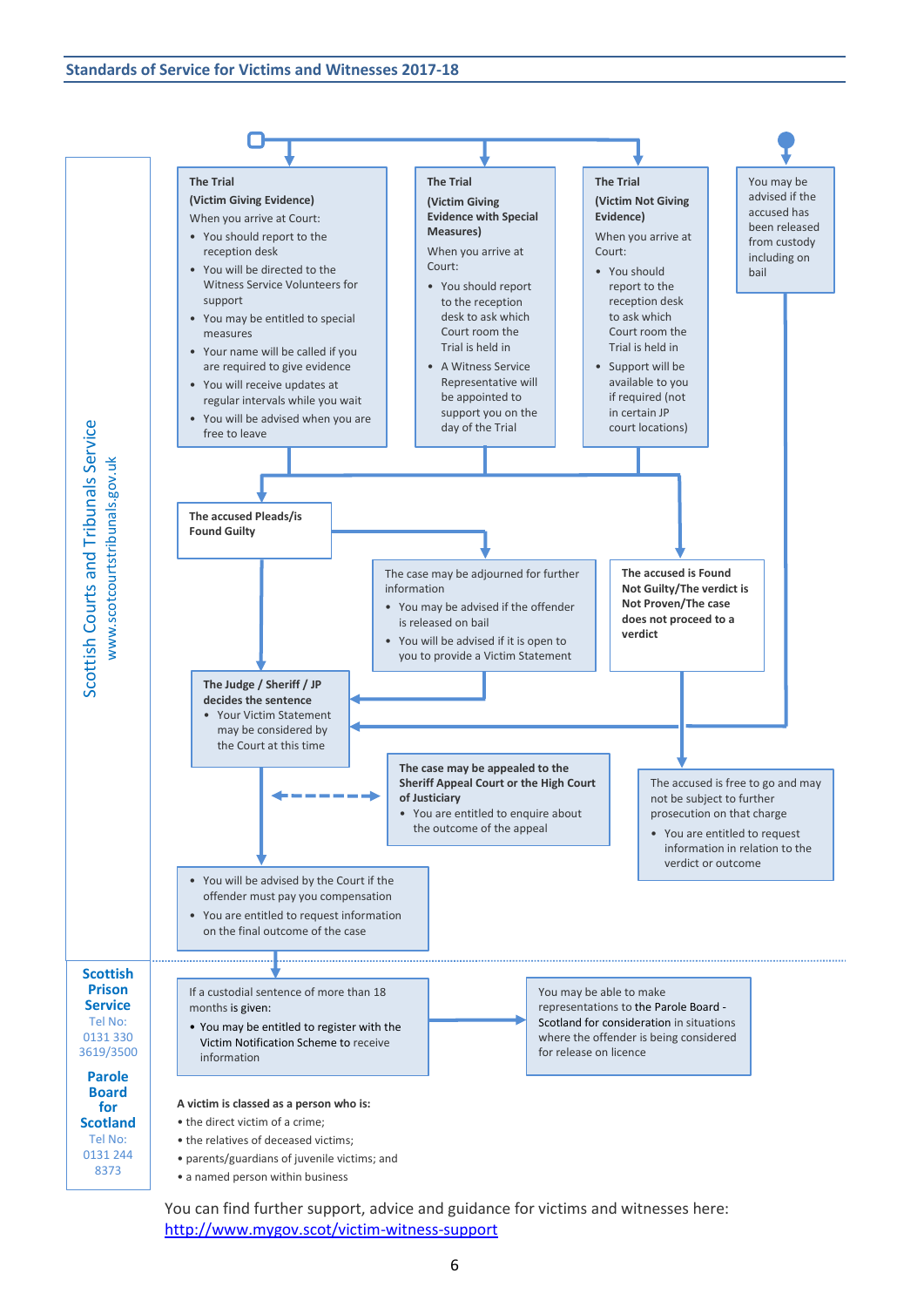## **The common standards of service you can expect from us**

Being a victim of crime, or witnessing a crime, can be a very upsetting and difficult experience.

We each appreciate this, and we will all:

- Ensure you have fair and equal access to services throughout and are treated with dignity and respect at all times regardless of background, age, disability, gender, gender reassignment, race, nationality, religion, belief or sexual orientation. Where required, additional support will be provided and any reasonable adjustments made to ensure that you have access to information and support services;
- Work together and in partnership with victim and witness support organisations to ensure you are provided with the best service possible; and
- We will each ensure that we comply with our respective Complaints Policies, details of which are found below.

## **You can also expect the following specific standards:**

| <b>Organisation</b>    | <b>Standards</b>                                                                                                                                                                                                                                                                                                                                                                                                |
|------------------------|-----------------------------------------------------------------------------------------------------------------------------------------------------------------------------------------------------------------------------------------------------------------------------------------------------------------------------------------------------------------------------------------------------------------|
| <b>Police Scotland</b> | . We will discuss with you how you will be kept informed of progress in your<br>case; we will also explain how we will deal with your case and what we may<br>ask you to do to help us;                                                                                                                                                                                                                         |
|                        | • If you are a victim or witness, a person who has given a statement in relation<br>to a crime or a family member of a victim who has died as a result of a<br>crime, you can make a request for information.<br>When they receive your application, Police Scotland will respond within 40<br>days. For more detail on what information can be requested, and how to<br>apply; please go to                    |
|                        | www.scotland.police.uk/access-to-information/the-victims-and-witnesses-<br>scotland-act-2014                                                                                                                                                                                                                                                                                                                    |
|                        | . If you are a victim of one of these crimes you will have the option to let<br>officers know whether you want a male or female officer to interview you.<br>We will try to meet your request wherever possible;                                                                                                                                                                                                |
|                        | • To assess your vulnerability as a witness, we will consider, with our<br>partners, your particular needs, and thereafter try to ensure those needs<br>are met; and<br>. We will ensure you receive a Victim's Care Card if you are a victim of crime,<br>this will provide you with the details of your enquiry officer, the crime you<br>report and information on how you can access victim support and the |
|                        | Scottish Government's Victims' Code.                                                                                                                                                                                                                                                                                                                                                                            |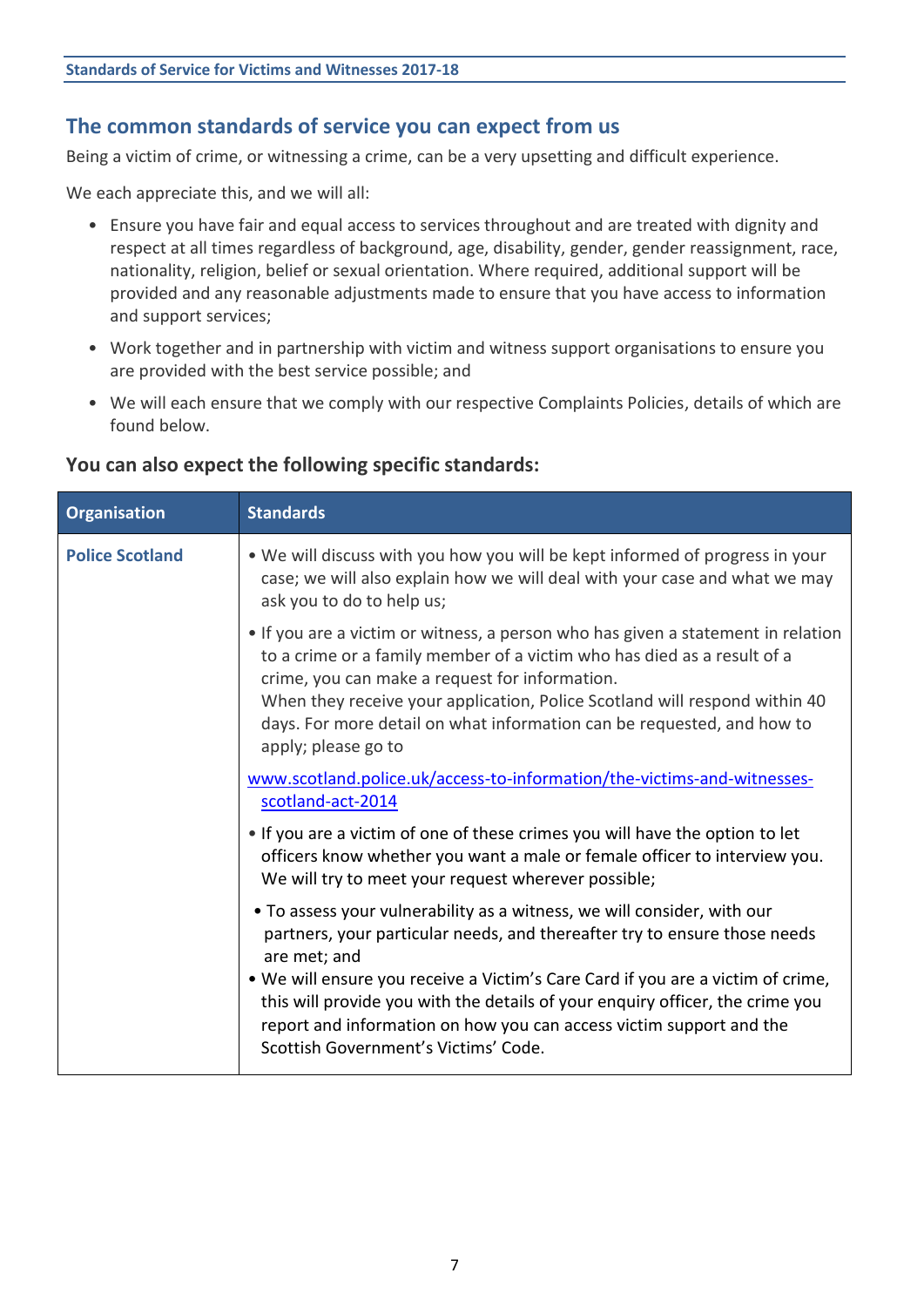| <b>Organisation</b>                                                   | <b>Standards</b>                                                                                                                                                                                                                                                                     |
|-----------------------------------------------------------------------|--------------------------------------------------------------------------------------------------------------------------------------------------------------------------------------------------------------------------------------------------------------------------------------|
| <b>Crown Office and</b><br><b>Procurator Fiscal</b><br><b>Service</b> | . We will treat you fairly and with respect, we will listen to you through our<br>Complaints and Feedback Policy and the review of our decisions and we will<br>communicate with you clearly and effectively;                                                                        |
|                                                                       | • We will make sure that you have access to the relevant and appropriate<br>information that you are entitled to and in situations where we cannot<br>provide that information we will explain the reasons why;                                                                      |
|                                                                       | • We will ensure that you are given the help you need to give evidence in<br>court. We will assess your vulnerability, explain the special measures<br>available to you under the law and when available apply for you to be<br>supported with the appropriate special measures; and |
|                                                                       | . We will take decisions in cases reported to us in line with our <b>prosecution</b><br>code and continue to review the training needs of our staff to ensure that<br>they have the appropriate skills.                                                                              |

| <b>Organisation</b>                                 | <b>Standards</b>                                                                                                                                                                                    |
|-----------------------------------------------------|-----------------------------------------------------------------------------------------------------------------------------------------------------------------------------------------------------|
| <b>The Scottish Courts</b><br>and Tribunals Service | • If you are a witness, we will update you on the progress of the court case at<br>least once per hour and advise you when you can leave the court;                                                 |
|                                                     | . We will provide separate waiting rooms for prosecution and defence<br>witnesses, and access to refreshments;                                                                                      |
|                                                     | . If you are entitled to give your evidence to court by live TV link, we will meet<br>you on the day and explain the process for giving your evidence to court;                                     |
|                                                     | • We will respond to requests received on behalf of witnesses, for court<br>familiarisation visits, within 3 working days of receipt; and                                                           |
|                                                     | • If you want to know what support is available to you when you arrive at<br>court, we will direct you to the Witness Service or other support services<br>which are present in the court building. |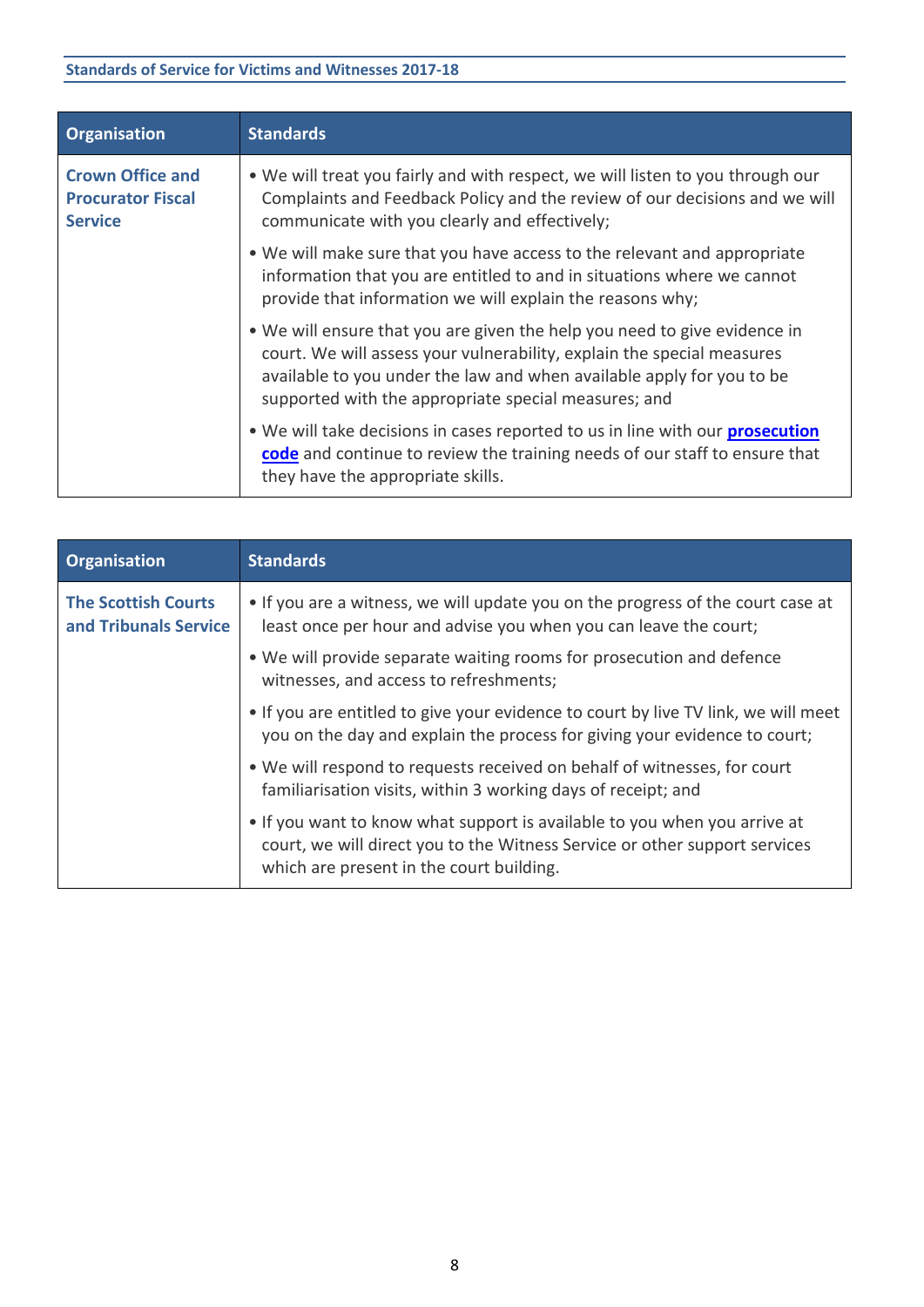| <b>Organisation</b>                      | <b>Standards</b>                                                                                                                                                                                                                                                                                                                                                                                                                                                                                                                                                                                                                                                                                                                                                                                                                                                                                                                                                                                                                                                                                                                                                                                                                                                                                                                                                                                                                                                                                                                                                                                                                                                                                                                                                                                                                                                                            |
|------------------------------------------|---------------------------------------------------------------------------------------------------------------------------------------------------------------------------------------------------------------------------------------------------------------------------------------------------------------------------------------------------------------------------------------------------------------------------------------------------------------------------------------------------------------------------------------------------------------------------------------------------------------------------------------------------------------------------------------------------------------------------------------------------------------------------------------------------------------------------------------------------------------------------------------------------------------------------------------------------------------------------------------------------------------------------------------------------------------------------------------------------------------------------------------------------------------------------------------------------------------------------------------------------------------------------------------------------------------------------------------------------------------------------------------------------------------------------------------------------------------------------------------------------------------------------------------------------------------------------------------------------------------------------------------------------------------------------------------------------------------------------------------------------------------------------------------------------------------------------------------------------------------------------------------------|
| <b>Scottish Prison</b><br><b>Service</b> | For those who have joined the Victim Notification Scheme (VNS),<br>1.<br>information that you are entitled to receive under section 16(3) of the<br>Criminal Justice (Scotland) Act 2003 will be provided to you by the<br>Scottish Prison Service (SPS) within two working days.<br>This consists of the following:<br>• The date of the prisoner's release (other than being granted temporary<br>release);<br>• If the prisoner dies, his date of death;<br>• If the prisoner has been transferred out of our custody;<br>• That the prisoner is, for the first time, entitled to be considered for<br>temporary release;<br>• That the prisoner is unlawfully at large; or<br>• That the prisoner who was released or was unlawfully at large has<br>been returned to custody.<br>If you write to SPS about any matter concerning the Victim Notification<br>2.<br>Scheme, they will respond within 5 working days.<br>Where a telephone enquiry cannot be answered by SPS at the time, they<br>3.<br>will call you back within one working day.<br>For those of you who have joined the Victim Notification Scheme, and<br>4.<br>have expressed a desire to make representations in relation to licence<br>conditions under section 17 of the Criminal Justice (Scotland) Act 2003,<br>SPS will write to you no less than two weeks before any decision will be<br>taken for release:<br>On Home Detention Curfew;<br>On the first occasion that the prisoner is considered for temporary<br>release; or<br>By the Parole Board for Scotland.<br>For those victims of offenders sentenced to less than 18 months, they will<br>5.<br>notify you of the date of release or escape of the offender within 2<br>working days of confirmation that you are an eligible victim. They will do<br>this either in writing or by telephone where you have provided a current<br>contact number. |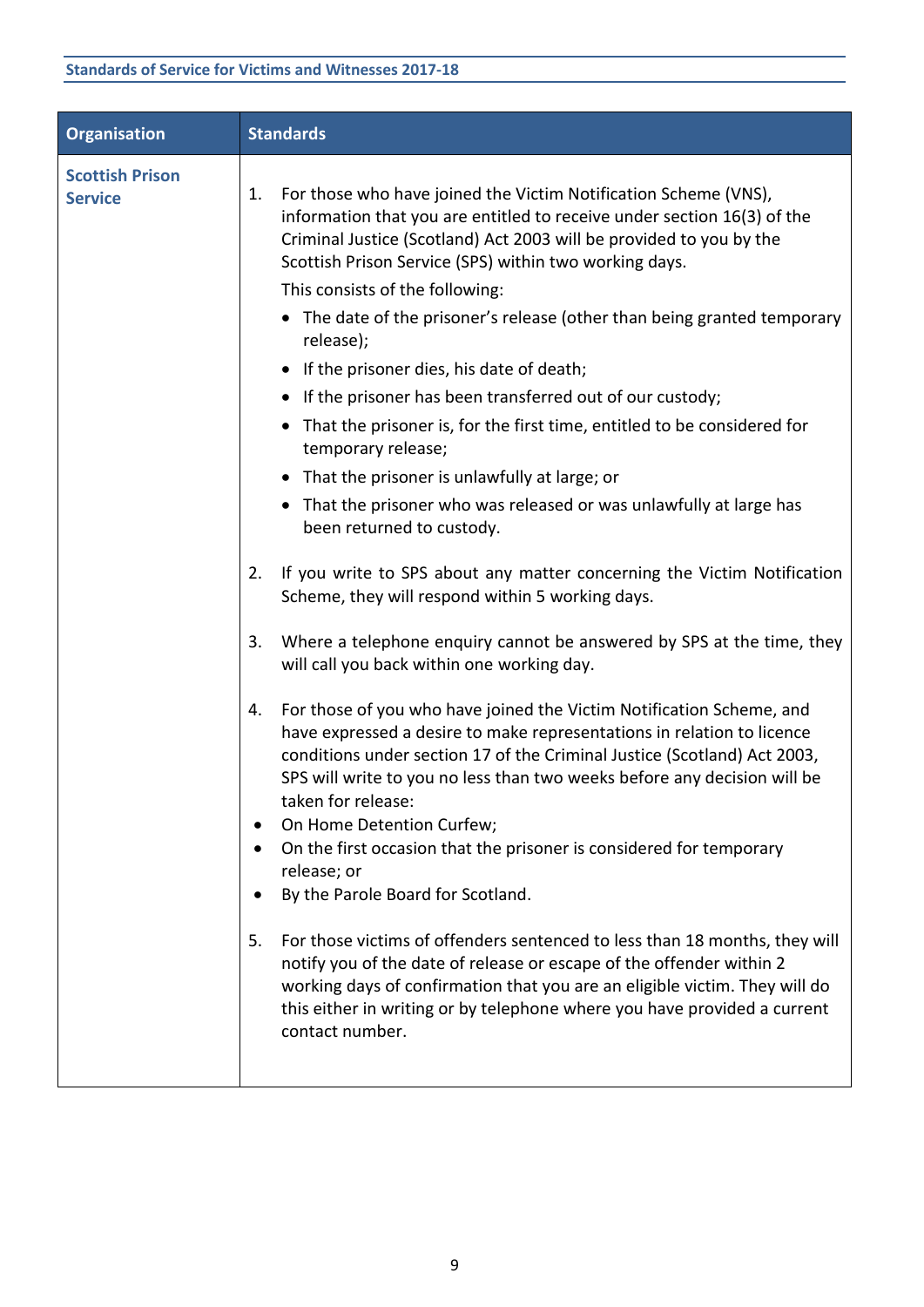| <b>Organisation</b>                        | <b>Standards</b>                                                                                                                                                                                                                                                                                                                                                                                                                                                                                                                                                                                          |
|--------------------------------------------|-----------------------------------------------------------------------------------------------------------------------------------------------------------------------------------------------------------------------------------------------------------------------------------------------------------------------------------------------------------------------------------------------------------------------------------------------------------------------------------------------------------------------------------------------------------------------------------------------------------|
| <b>Parole Board for</b><br><b>Scotland</b> | • If you are registered for part 2 of the Victim Notification Scheme, we will<br>take account of your representations alongside other relevant information<br>when deciding whether to approve release. Victim Support Scotland may be<br>able to help you prepare your representations (contact number 0345 603<br>9213);                                                                                                                                                                                                                                                                                |
|                                            | . If you are registered for part 2 of the Victim Notification Scheme, we will tell<br>you when the Parole Board has made its decision. You will be offered the<br>option of being told by telephone and, if release is granted, we will tell you<br>about any licence conditions that are relevant to you. If you prefer to<br>receive a letter, we will send this by first-class post within one day of the<br>Parole Board's decision;                                                                                                                                                                  |
|                                            | • If you are registered for part 2 of the Victim Notification Scheme, we will<br>give you the opportunity, where the prisoner has been given a life sentence,<br>of making your representations in person to a member of the Parole Board<br>(the Parole Board member will not be part of the Tribunal considering the<br>prisoner's case). Please note that the meeting with the member of the<br>Parole Board will normally take place between 12 and 8 weeks before the<br>date set for the Tribunal and will not normally be at your home. The meeting<br>will be at a time that is suitable for you; |
|                                            | . We will answer your letters, emails or telephone calls promptly. We will<br>answer your letters or emails within 5 working days. If we are not able to<br>fully answer your telephone enquiry at the time of your call, we will arrange<br>to call you back; and                                                                                                                                                                                                                                                                                                                                        |
|                                            | . We will normally contact you by letter clearly stating why we are contacting<br>you and, if there is any action that we need you to take, we will set that out<br>clearly. If we need to contact you by telephone, we will check that it is<br>convenient for you to discuss the matter and we will explain why we are<br>contacting you and, if there is any action that we need you to take, we will<br>tell you what that is and why it is required.                                                                                                                                                 |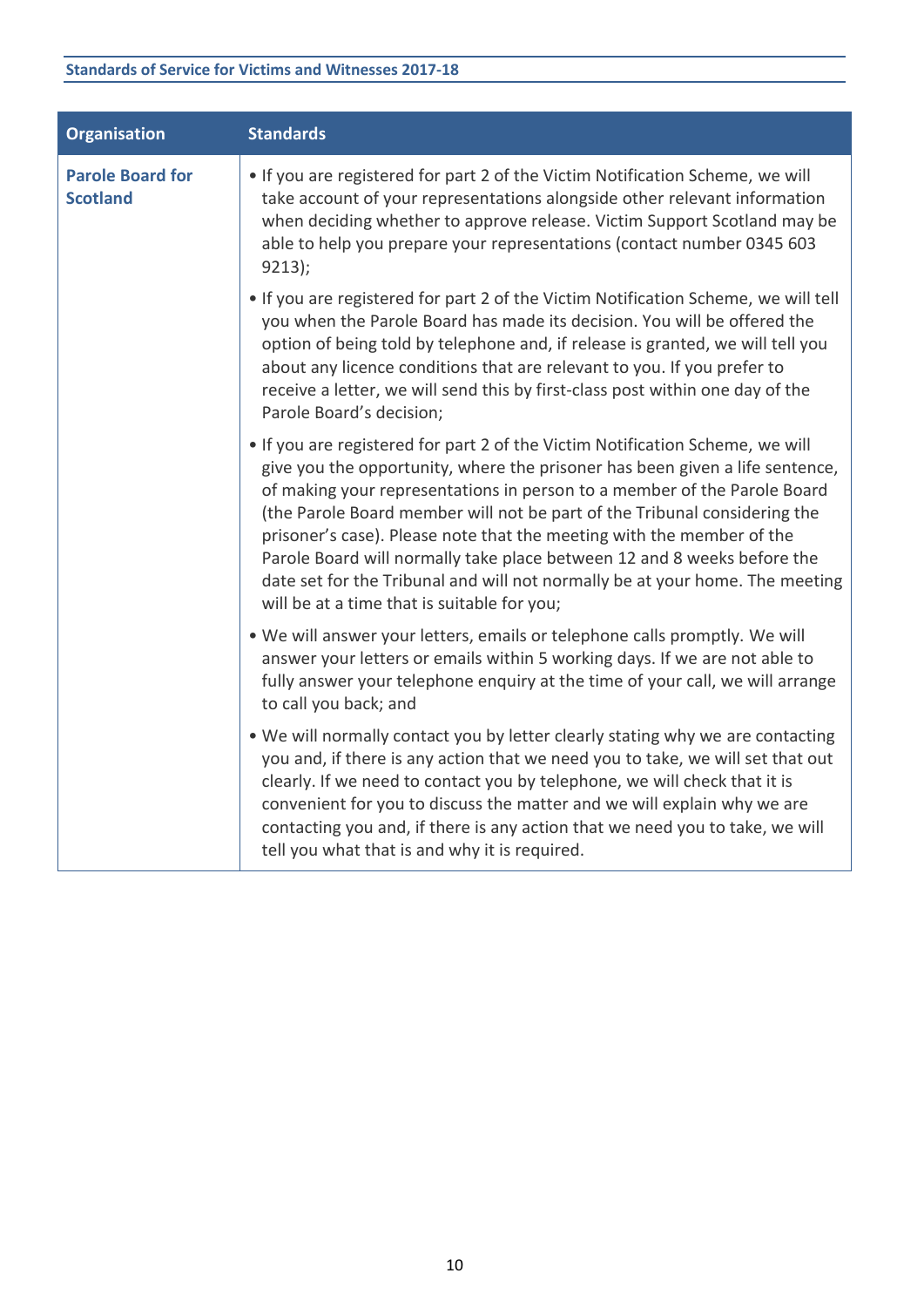# **What to do if you are not happy with our standard of service – How to complain**

Police Scotland, the Crown Office and Procurator Fiscal Service, the Scottish Courts and Tribunals Service, the Scottish Prison Service and the Parole Board for Scotland, are committed to delivering the highest standards of service to you. We know that sometimes things go wrong and we will try to put things right if that happens. If you are not happy with the service you have received from one of these organisations, it is important that you let them know.

If the matter cannot be resolved, you should be offered information about the relevant complaints procedure, so that you can raise your concerns formally. Your complaint will be taken seriously and will be dealt with quickly and effectively, you should be able to complain without fear of victimisation.

**Details of where to make a complaint for each organisation are found below:**

## **POLICE SCOTLAND**

#### [www.scotland.police.uk](http://www.scotland.police.uk/)

- Complete our online complaint form;
- Write to Professional Standards Department Police Headquarters Scotland P.O. Box 21184 Alloa, FK10 9DE;
- Dial 101 and make a report of your complaint over the telephone; or
- Attend at a police station in person.

## **THE SCOTTISH COURTS AND TRIBUNALS SERVICE**

## [www.scotcourtstribunals.gov.uk](http://www.scotcourtstribunals.gov.uk/)

Our complaints procedure sets out how we will investigate and deal with your complaint and the timescales involved. The complaints procedure can be accessed:

- by clicking the Complaints and Feedback link at the foot of the home page of the SCTS website (above), or
- by requesting a copy from your local court.

## **CROWN OFFICE AND PROCURATOR FISCAL SERVICE**

[www.copfs.gov.uk/about-us/comments-complaints](http://www.copfs.gov.uk/about-us/comments-complaints)

- You can email [RIU@copfs.gsi.gov.uk](mailto:RIU@copfs.gsi.gov.uk) or
- write to: Response and Information Unit Crown Office and Procurator Fiscal Service 25 Chambers Street Edinburgh EH1 1LA
- From a landline, you can phone 0844 561 3000
- From a mobile, you can phone 01389 739 557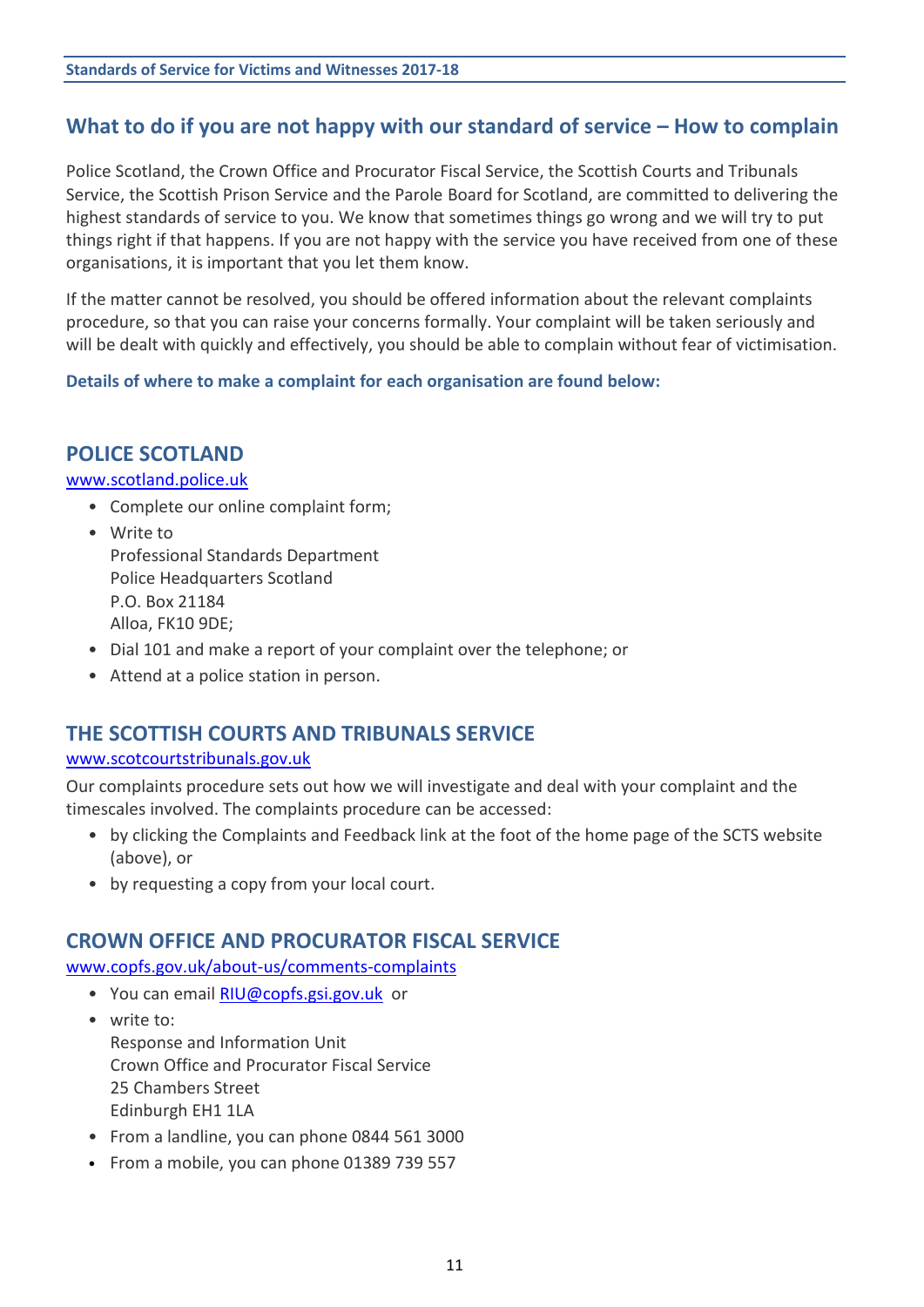## **SCOTTISH PRISON SERVICE**

#### [www.sps.gov.uk](http://www.sps.gov.uk/)

- In person to the VNS Department at the SPS;
- By phone: 0131 330 3500;
- By writing to: Victim Notification Scheme Room G14 Calton House Edinburgh EH12 9HW; or
- By e-mail to [vns@sps.pnn.gov.uk](mailto:vns@sps.pnn.gov.uk) Please make it clear that you want the matter to be treated as a complaint. It will help us if you give as much background information as you can, for example why you are dissatisfied and your VNS reference number.

## **THE PAROLE BOARD FOR SCOTLAND**

#### [www.scottishparoleboard.gov.uk](http://www.scottishparoleboard.gov.uk/)

You can either write to the Chief Executive at the address on our letter or telephone on the phone number on our letter. We will acknowledge your complaint within 3 working days and will normally discuss the matter with you before writing to you within 20 working days to let you know the outcome.

You can find out how to make a formal complaint [here.](http://www.scottishparoleboard.gov.uk/page/complaints_procedure)

## **Taking the matter further**

If you consider that Police Scotland, the Crown Office and Procurator Fiscal Service, the Scottish Court Service, the Scottish Prison Service or the Parole Board for Scotland have not dealt with your complaint satisfactorily, you can ask the Scottish Public Services Ombudsman to adjudicate. You can contact them by telephoning 0800 377 7330 or at the following address:

SPSO, Freepost EH641, Edinburgh EH3 0BR.

## **Who you can contact for support or advice**

 You can find further support, advice and guidance for victims and witnesses here: <http://www.mygov.scot/victim-witness-support>